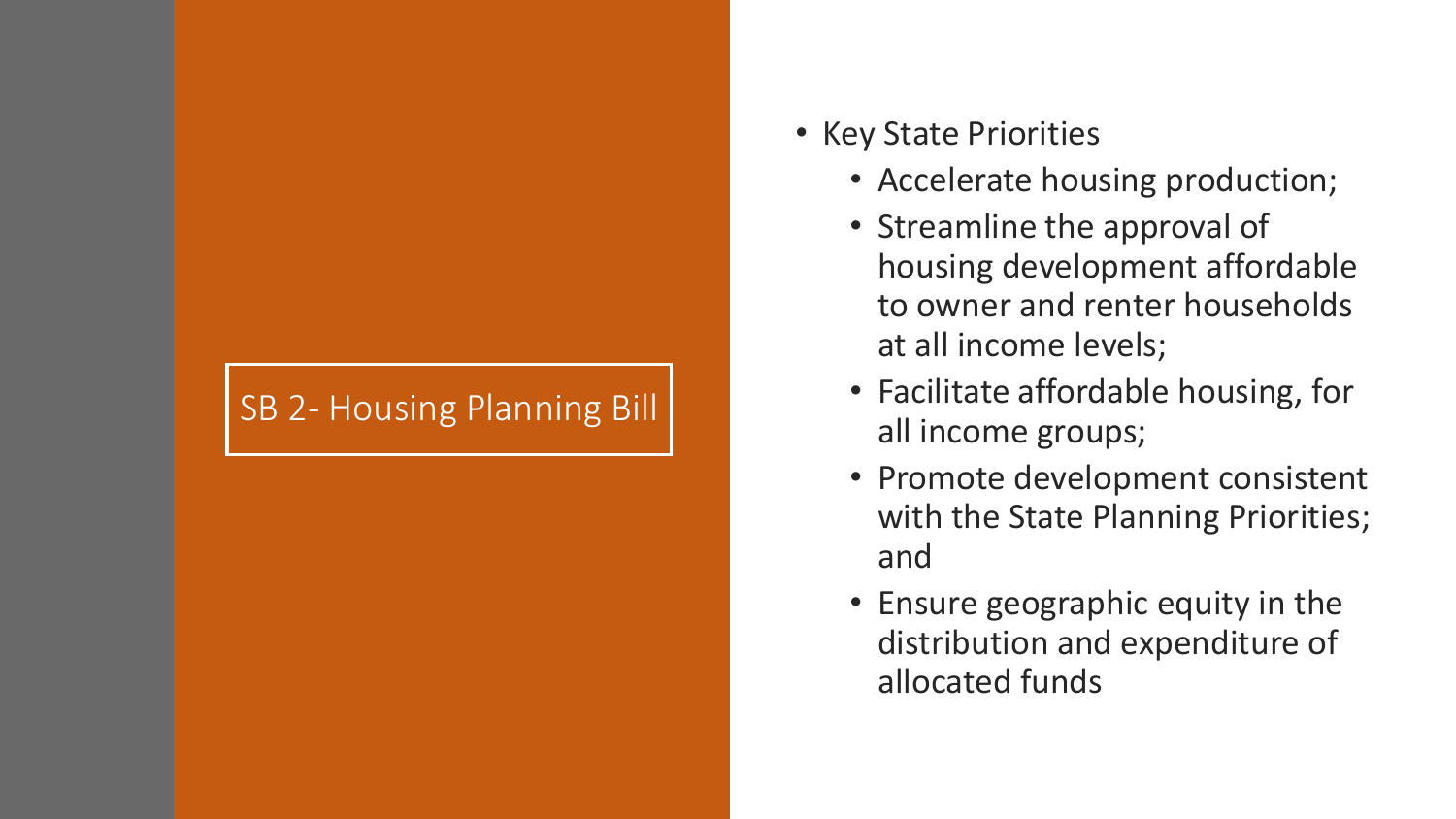### SB 2 Grant Applications-Key Agencies



**SACOG-** Sacramento Area Council of Governments



**HCD:** State Department of Housing and Community Development

**DOF-** State Department of Finance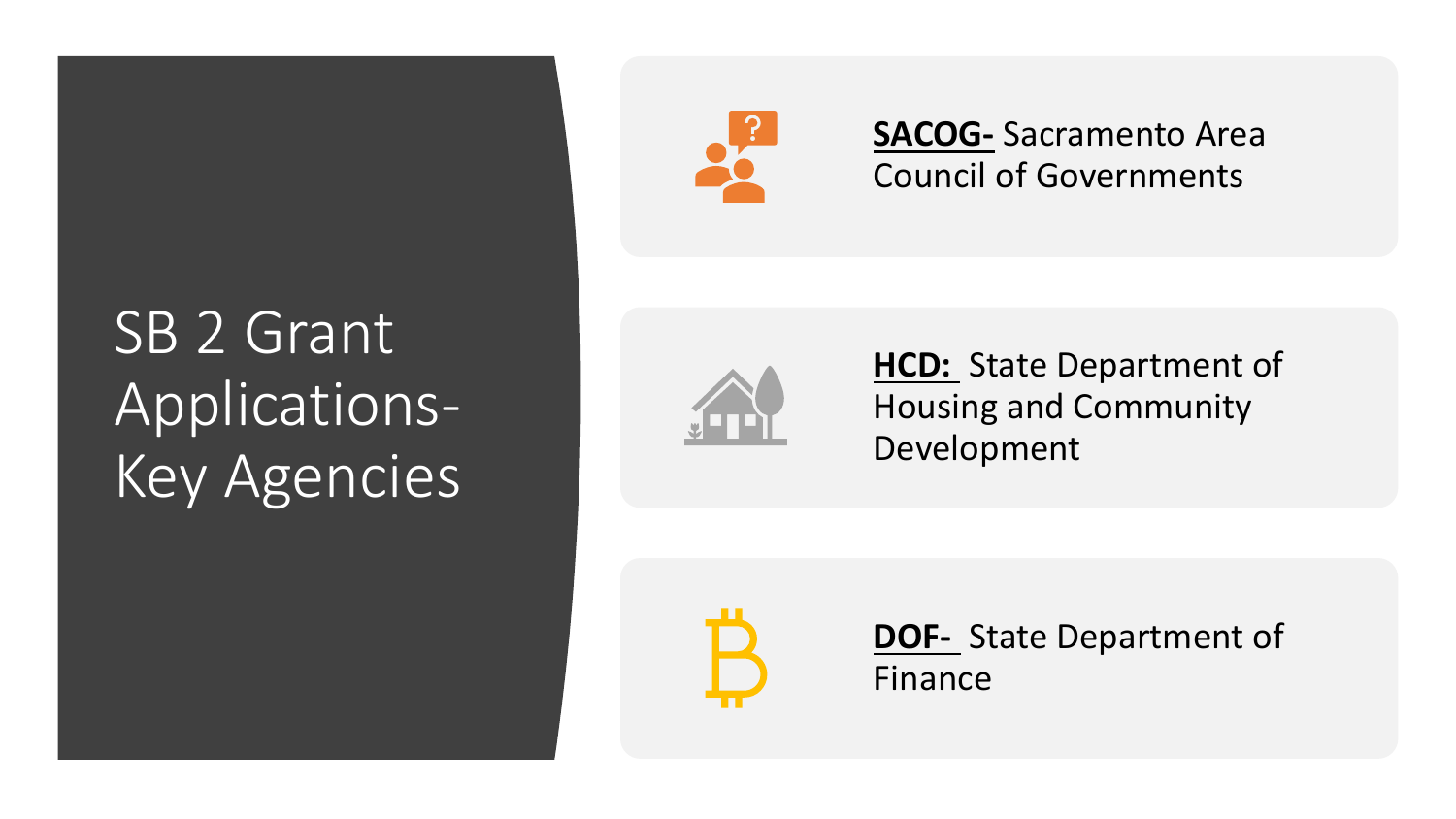Planning Program- \$395,000 Community Outreach and Engagement

General Plan Policy Updates

Specific Planning for Undeveloped, Unentitled and Underdeveloped Properties inside the **City Limits**

Climate Action Plan

Housing Element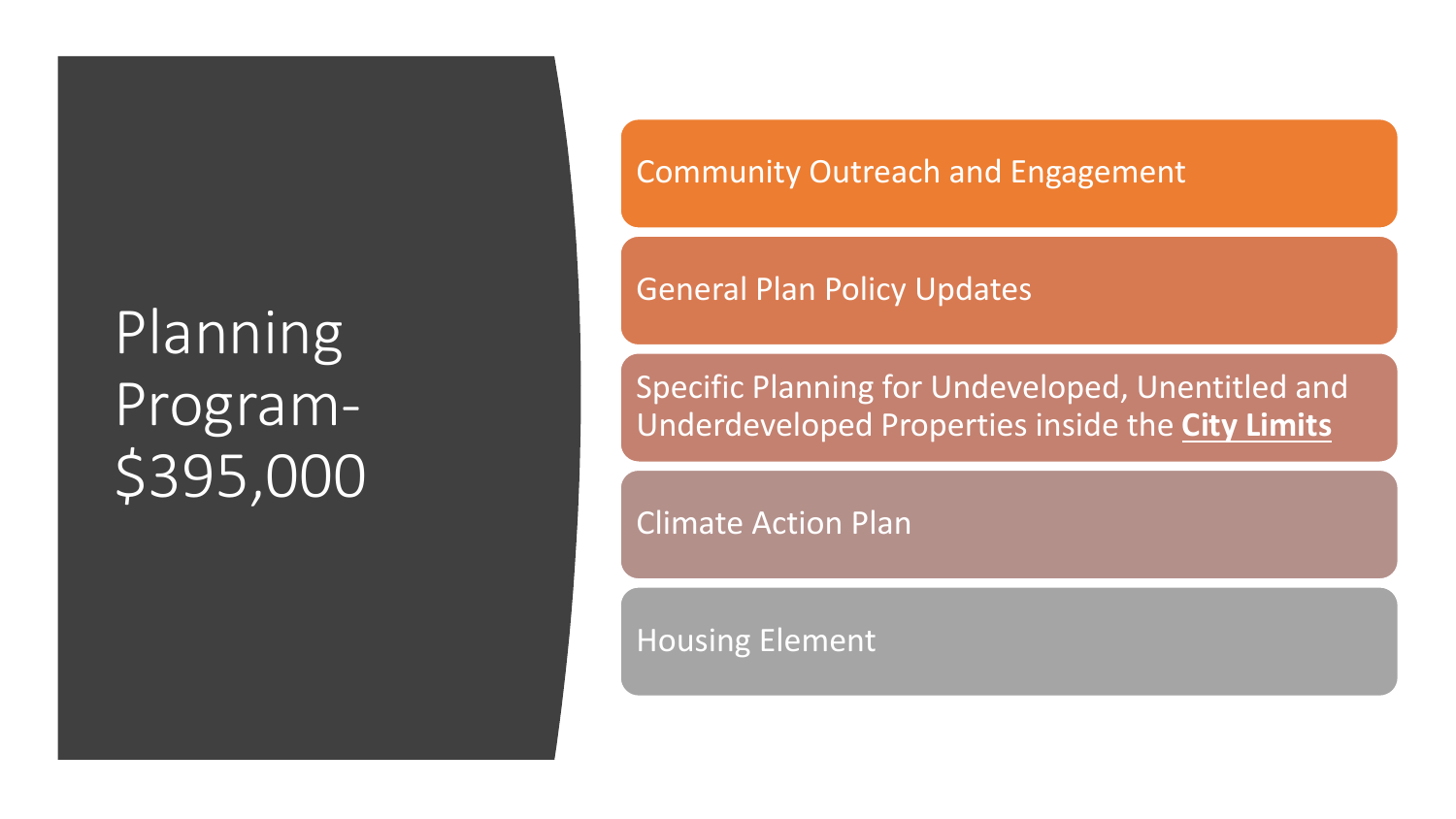### Funding

| <b>Funding</b>      | <b>Amount</b>       | <b>Type</b> |
|---------------------|---------------------|-------------|
| SB <sub>2</sub>     | \$160,000.00        | Grant       |
| <b>AB 101</b>       | \$65,000.00         | Grant       |
| <b>SACOG</b>        | \$100,000.00        | Grant       |
| <b>General Fund</b> | \$70,000.00         | City        |
|                     | Total \$ 395,000.00 |             |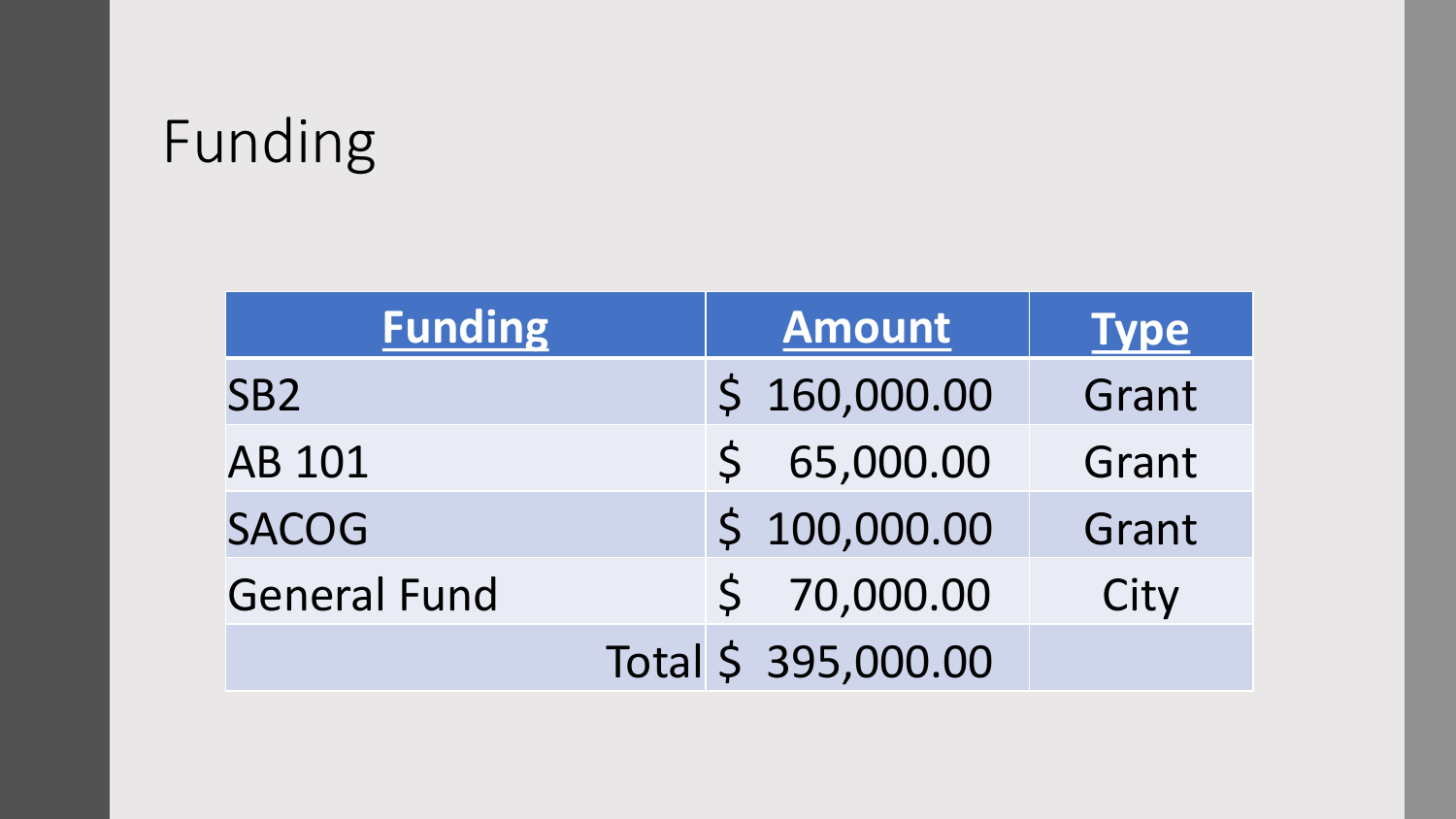| Project                          | <b>Fiscal Year</b> | SB <sub>2</sub> | AB 101       | <b>SACOG</b>       | <b>City GF</b> | <b>Budget Totals</b>   |
|----------------------------------|--------------------|-----------------|--------------|--------------------|----------------|------------------------|
|                                  |                    |                 |              |                    |                |                        |
|                                  |                    |                 |              |                    |                |                        |
| <b>City Limits Specific Plan</b> | 2020-21            | 60,000.00       |              | 20,000.00          |                | 80,000.00              |
|                                  |                    |                 |              |                    |                |                        |
| <b>Climate Action Plan</b>       | 2020               |                 | 50,000.00    |                    |                | 50,000.00              |
| Programmatic                     |                    |                 |              |                    |                |                        |
| EIR/Environmental                | 2021-22            | 80,000.00       |              | 70,000.00          |                | 150,000.00             |
|                                  |                    |                 |              |                    |                |                        |
| <b>Community Outreach</b>        | 2020-23            | 20,000.00       | 15,000.00    | 10,000.00          |                | 45,000.00              |
|                                  |                    |                 |              |                    |                |                        |
| <b>Housing Element</b>           | 2020-21            |                 |              |                    | 50,000.00      | 50,000.00              |
|                                  |                    |                 |              |                    |                |                        |
| Contingency                      | 2020-24            |                 |              |                    | 20,000.00      | 20,000.00              |
| <b>Totals</b>                    |                    | \$160,000       | \$<br>65,000 | $\zeta$<br>100,000 | \$70,000       | $\varsigma$<br>395,000 |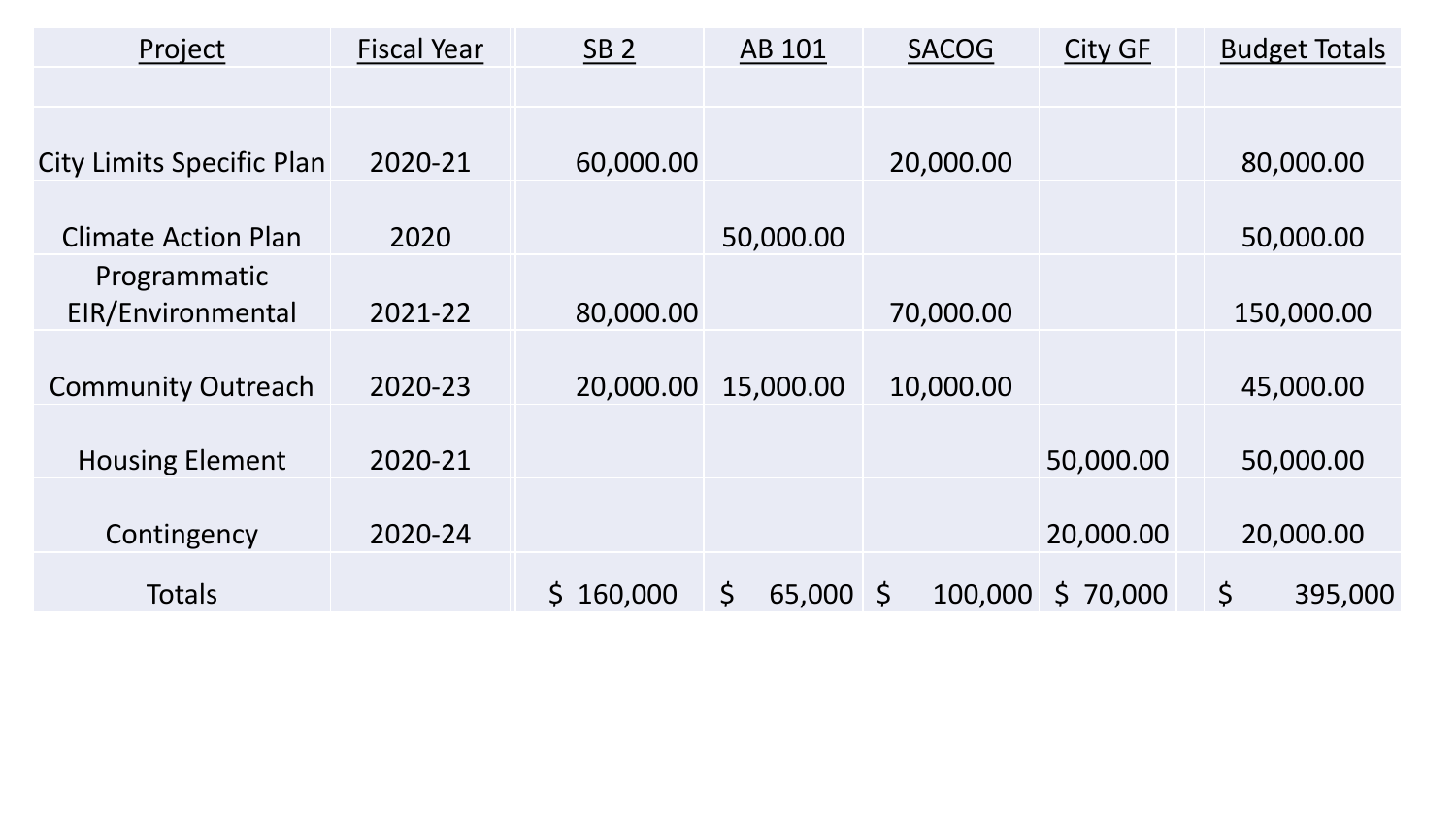# Priority Policy Areas



#### Rezone to Permit by Right



Objective Design and Development Standards



Specific Plans or Form Based Codes with CEQA Streamlining.



Accessory Dwelling Units or other Low Cost Building Strategies



Expedited Processing



Housing Related Infrastructure and Fee Reduction Strategies.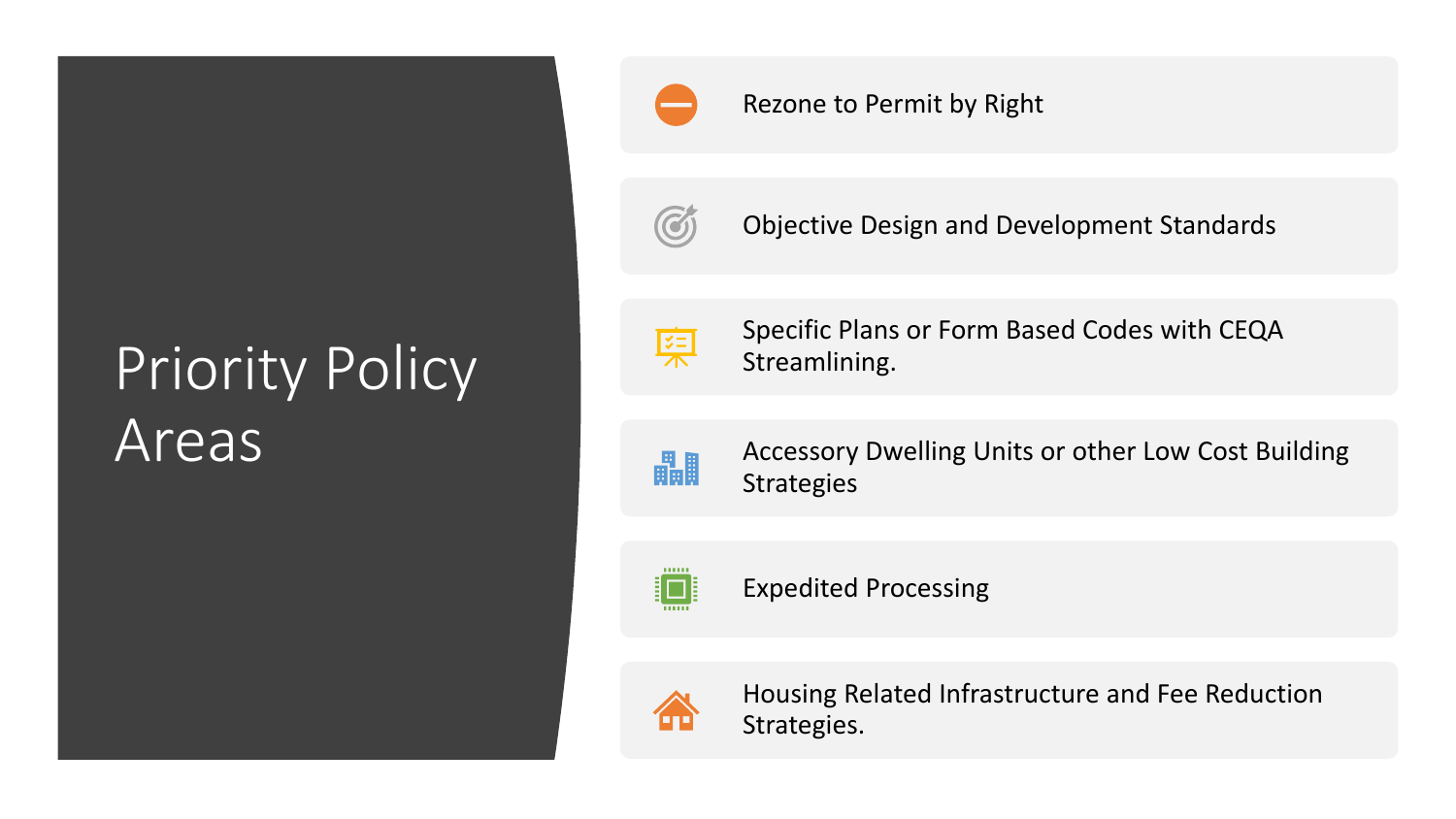# **SB 2 Project** Development

Address key community wants- Outreach, participation, smart growth, density, affordable housing and to focus within the existing City.

Update to key General Plan Policies

Funding which anticipates key State asks in the upcoming Housing Element Process and RHNA.

Adoption of a Climate Action Plan.

Consultation with HCD

Focus on the Priority Policy Areas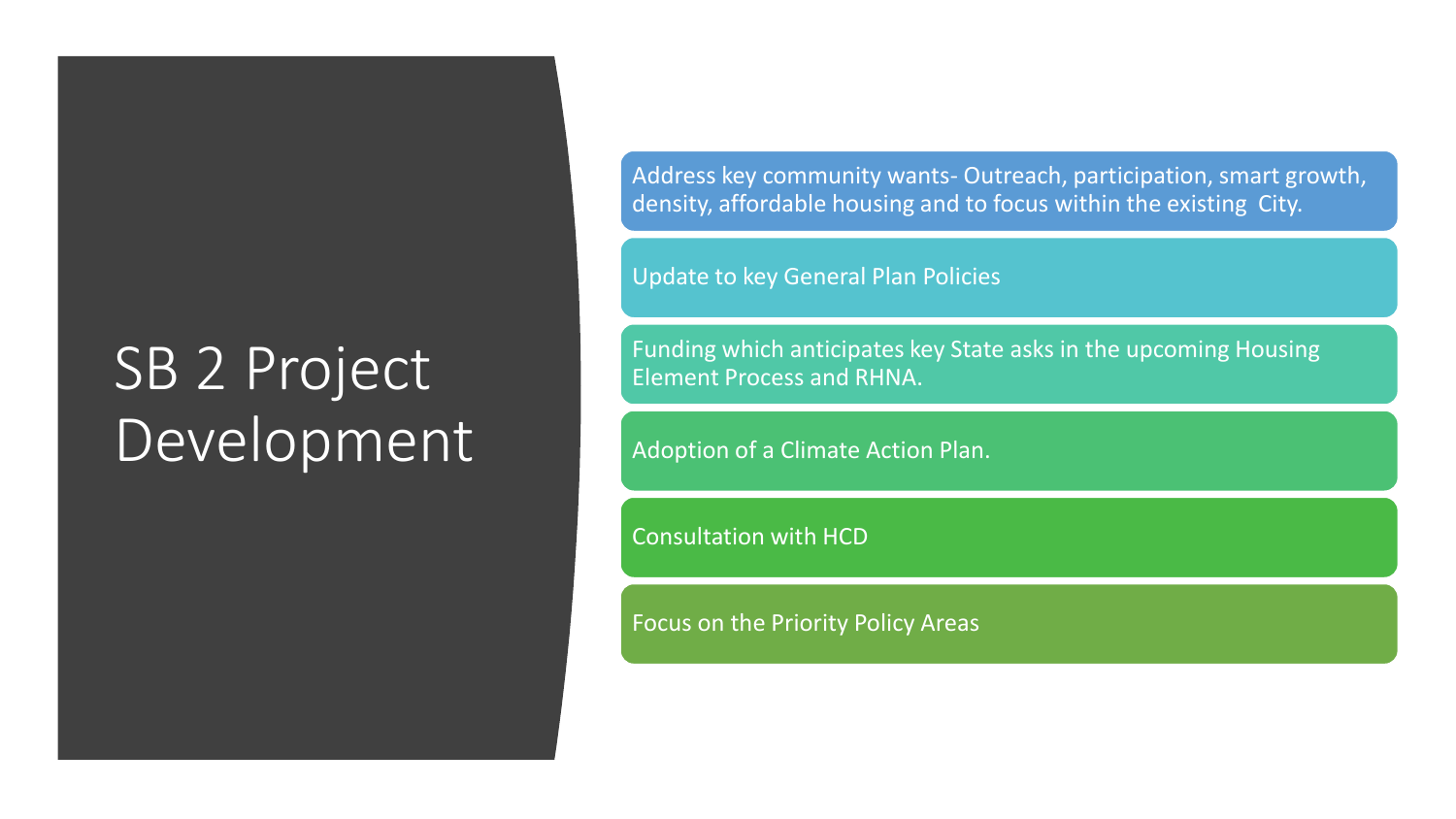### Focus on the City Limits

Undeveloped

Unentitled

Under Utilized

No review of Sphere Areas

No Annexation Areas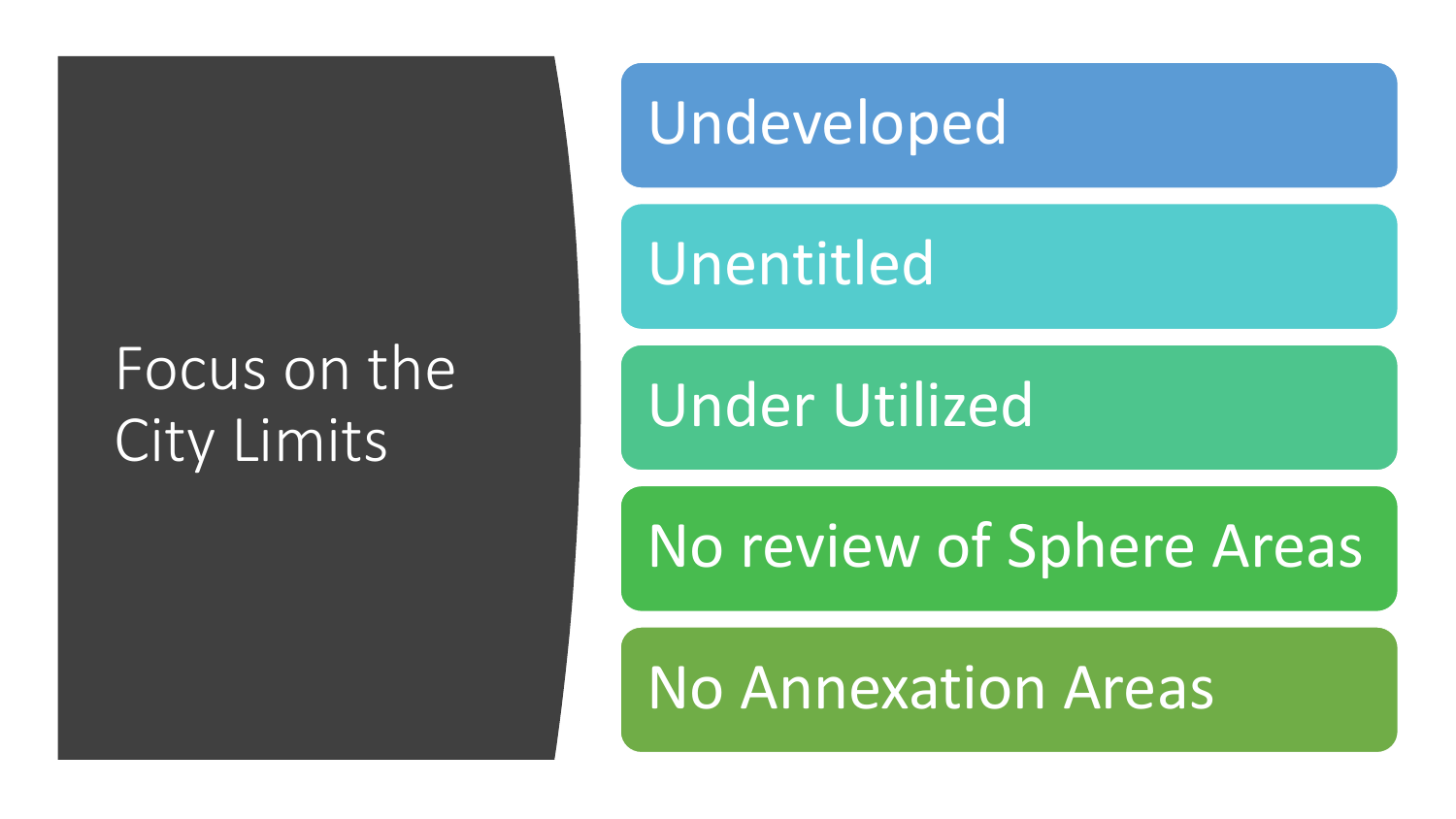### SB 2 Scope

#### Winters City Limits Specific Plan (Priority Policy Area)

2222 **AMM** 

#### Community Outreach

Policy and Regulation Updates



Programmatic EIR which will also adopt Climate Action Plan and the Housing Element.



Housing- Review densities and opportunities to allow "by right" zoning.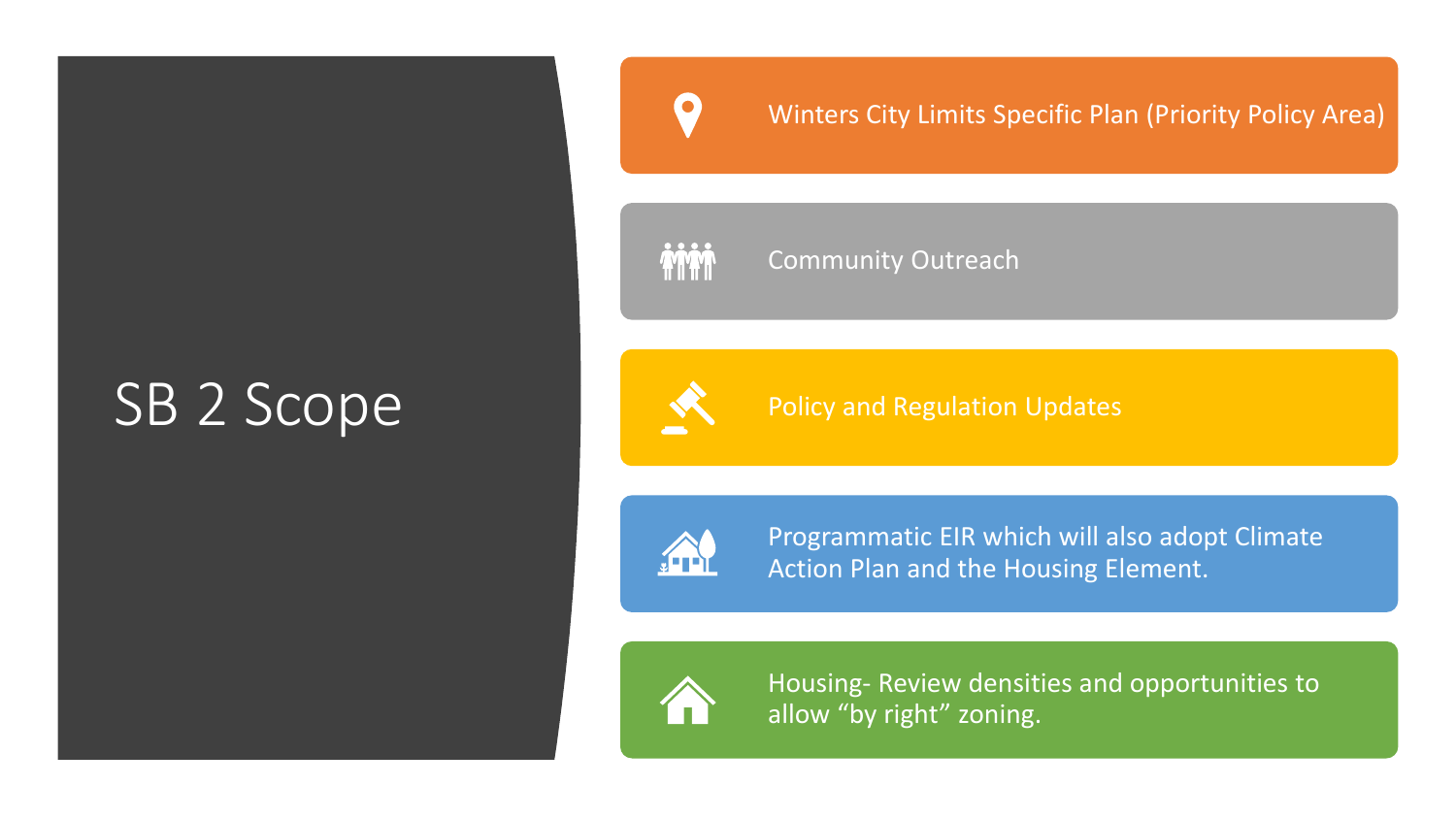### Scope





#### JUMP START HOUSING ELEMENT- RHNA

#### PRE-APPROVED DESIGNS AND PLANS



ACCESSORY DWELLING UNITS

FEE REDUCTION **STRATEGIES**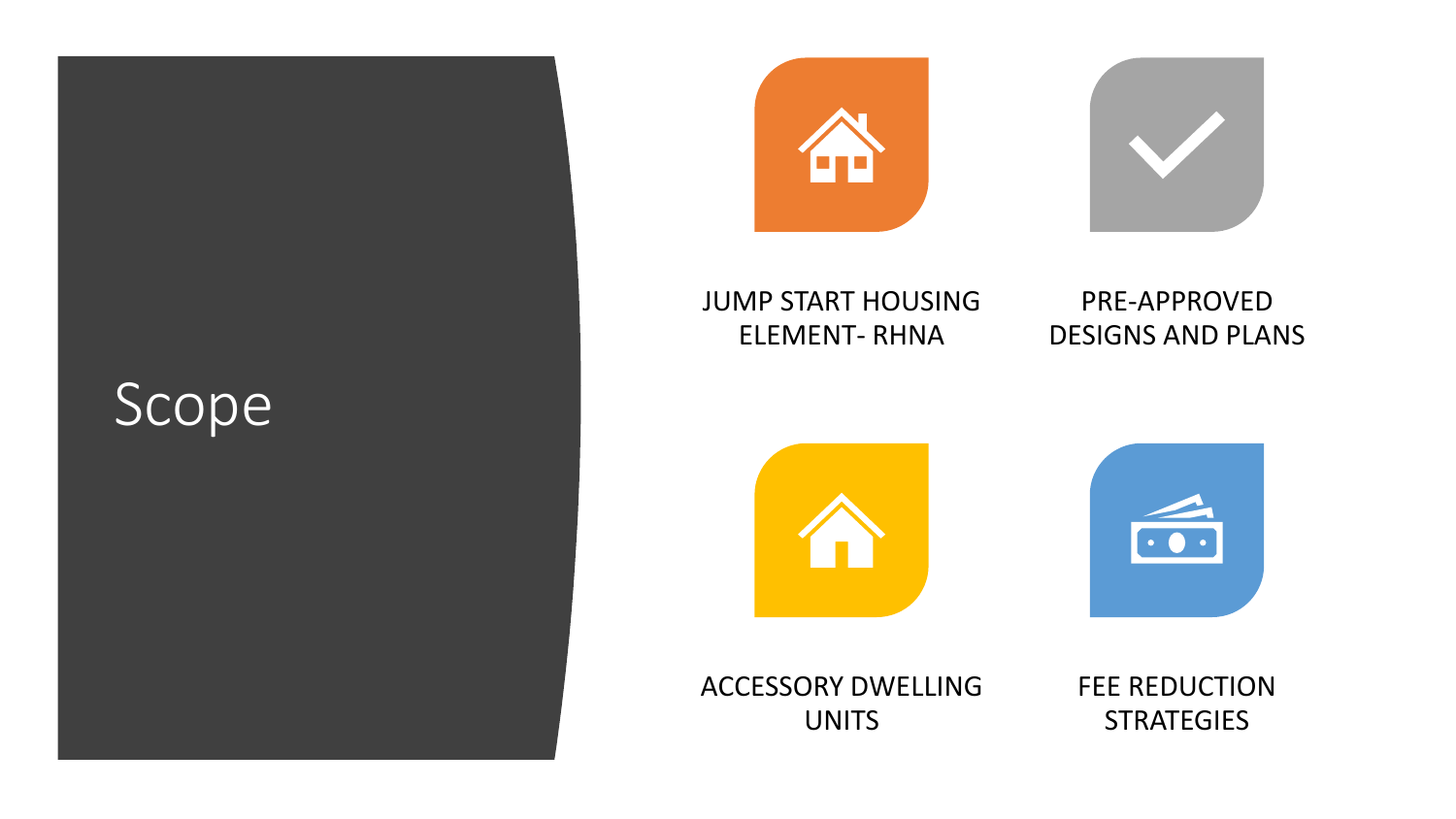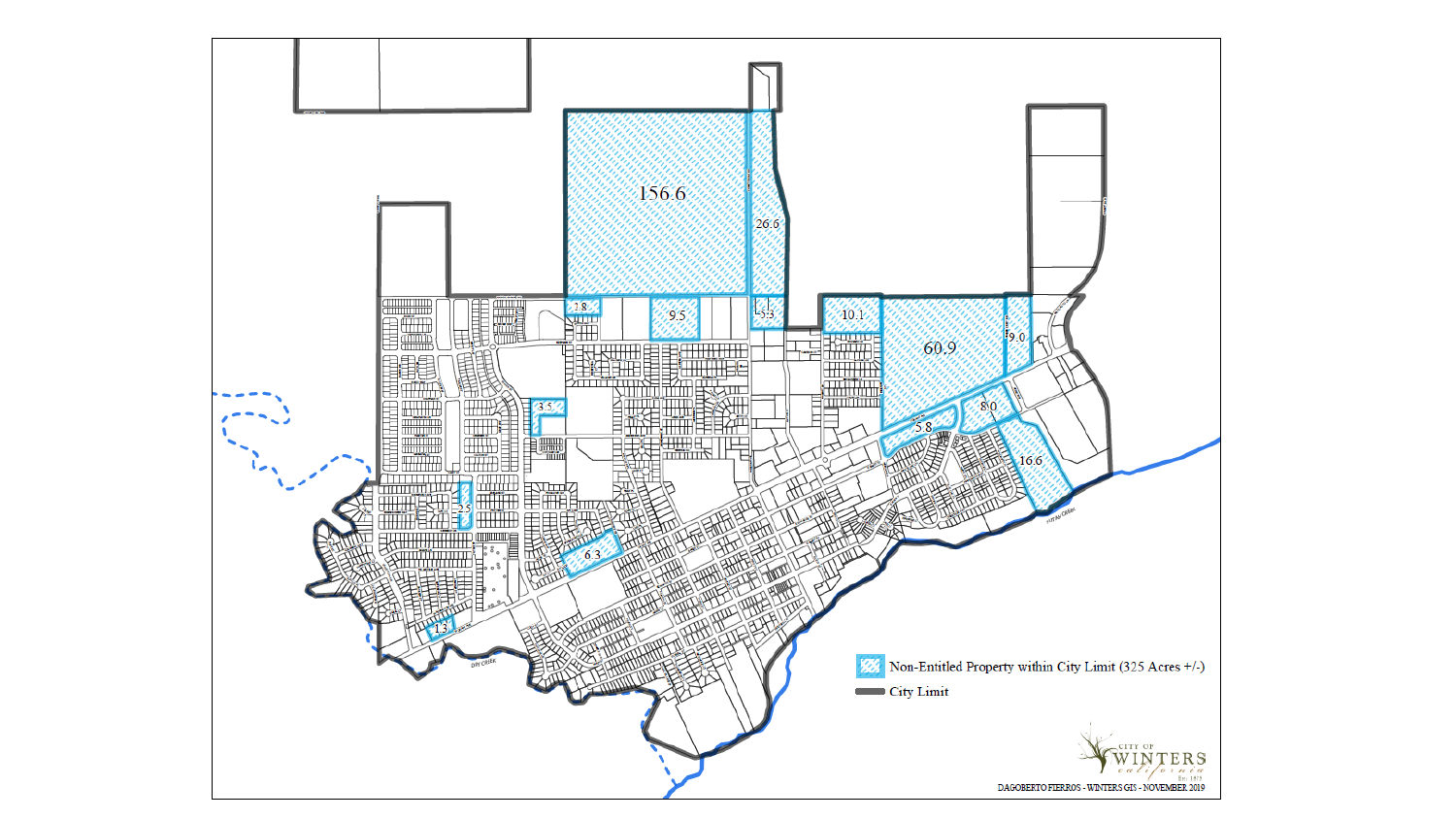### WHY

![](_page_11_Picture_1.jpeg)

### Community Engagement

![](_page_11_Picture_3.jpeg)

Local Control- We plan it versus at the mercy of the State

![](_page_11_Picture_5.jpeg)

Housing Element

![](_page_11_Picture_7.jpeg)

Priority Policy Areas

![](_page_11_Picture_9.jpeg)

Outside Funding